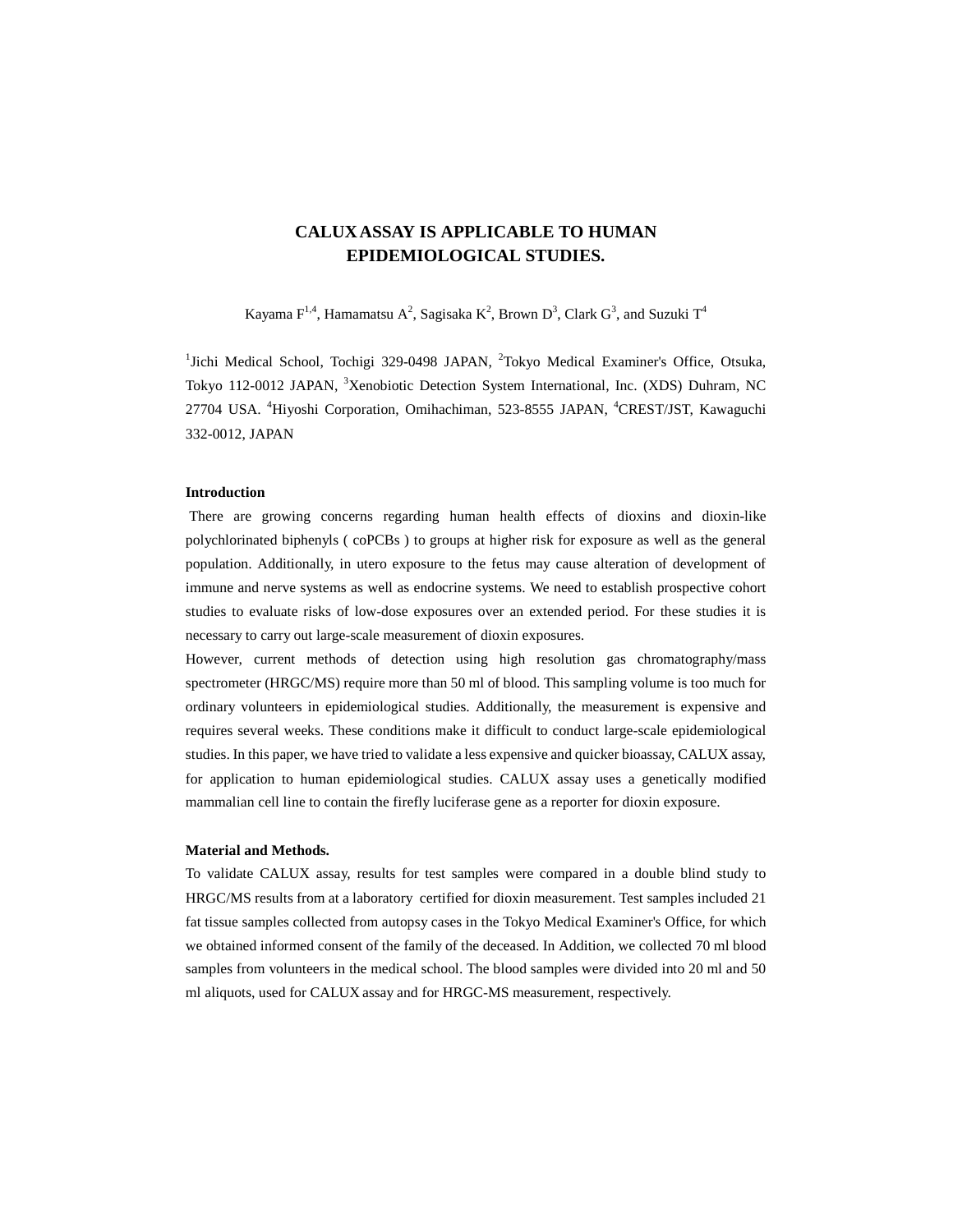### **Result and Discussion**

The mean concentration polychlorinated dibenzodioxins (PCDD) and polychlorinated dibenzofurans (PCDF) in 21 human fat tissue by HRGC/MS was 37 pg-TEQ/g fat, ( median: 33 pg-TEQ/g fat, range 16.7-72 pg-TEQ/g fat). The mean concentration of PCDD+PCDF+coPCB was 42.5 pg TEQ/g fat (median:  $44$  pg-TEQ/g fat, range: 18.5 - 83.8 pg-TEQ/g fat). When the results for these samples from both GC-MS and the CALUX bioassay were compared, the correlation coefficient was as high as 0.8675 (Figure1). In addition, we measured dioxin concentrations in 17 blood samples from volunteers by both methods. Most of the samples had low dioxin concentrations. Correlation coefficient for PCDD+PCDF per wet weight and per gram fat was 0.604, and 0.543, respectively. However, when the results for samples with greater than 20 pg/g fat were compared, coefficients on PCDD+PCDF per gram wet weight and per gram fat were 0.763 (Fig.2), and 0.702, respectively. The correlation coefficient for PCDD+PCDF+coPCB per gram wet weigh of blood was 0.746. These results suggest that CALUX assay is applicable as an economical and quick method for fat tissue or fat rich samples such as breast milk. However, at low level concentration of dioxins such as in serum and blood the measurement was difficult These results indicate that the CALUX bioassay for dioxins can be utilized in epidemiological studies of dioxin burden among workers at risk for exposure and can be applicable to fat tissues and fat rich samples for individuals from the general population.

## **References**

1. Kayama F, Hamamatsu A, Sagisaka K, Brown D, Clark G, Suzuki T (2000), The 3rd Annuarl Meeting of Japan Society of Endocrine Disruptoers Research.

2. Brwon D. Kishimoto Y, Ikeno O, Chu M, Nomura J, Murakami T, and Murata H. (2000) Organohologen Compounds 45: 200-203